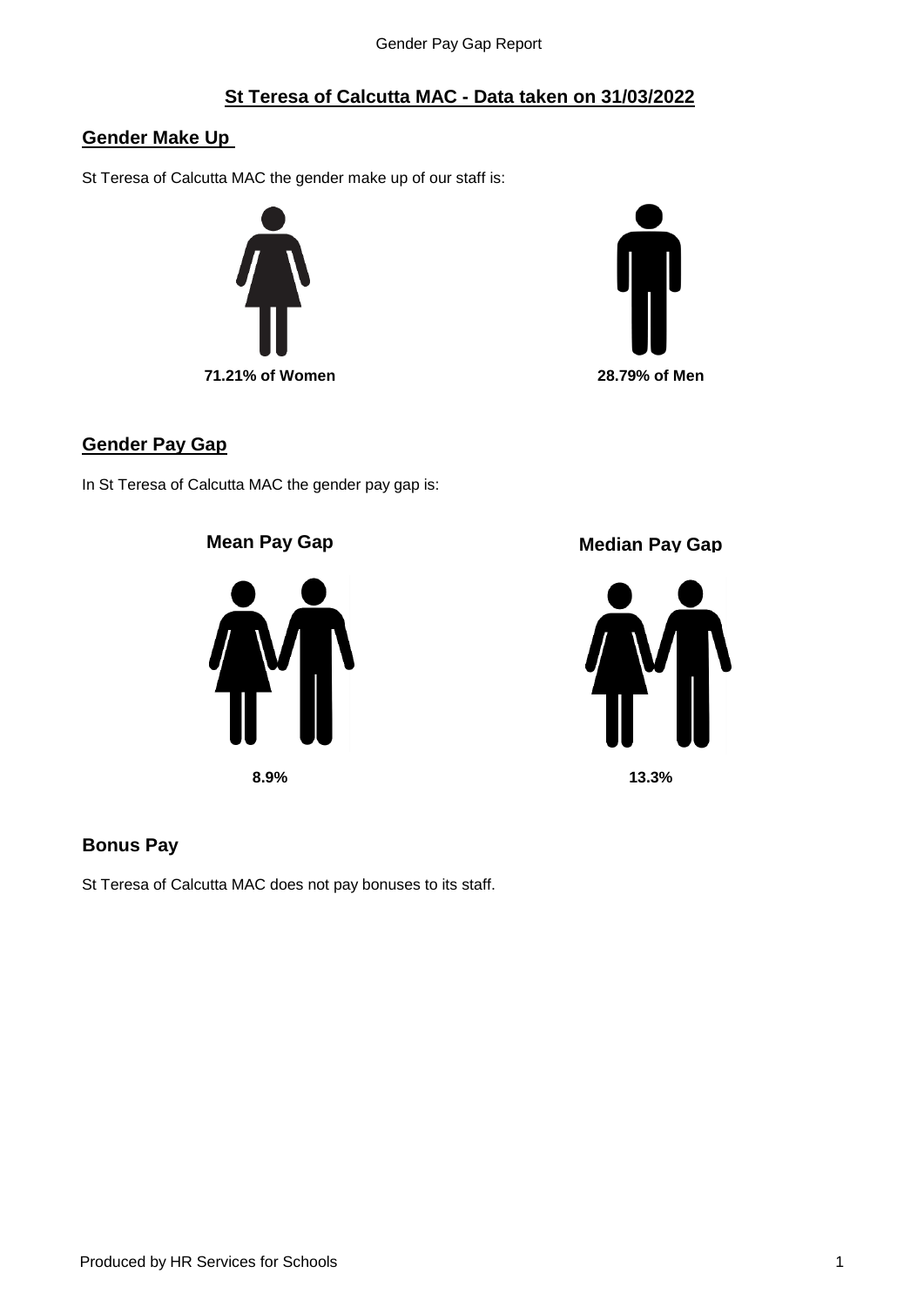# **Pay by Quartiles**

In St Teresa of Calcutta MAC the proportion of full-pay men and women in each of the four quartile pay bands is:

### **Lower Quartile**



#### **Upper Middle Quartile**  Upper Quartile



## **Lower Middle Quartile Upper**



**66.7% female 33.3% male 84.2% female 15.8% male**



**69.3% female 30.7% male 64.6% female 35.4% male**